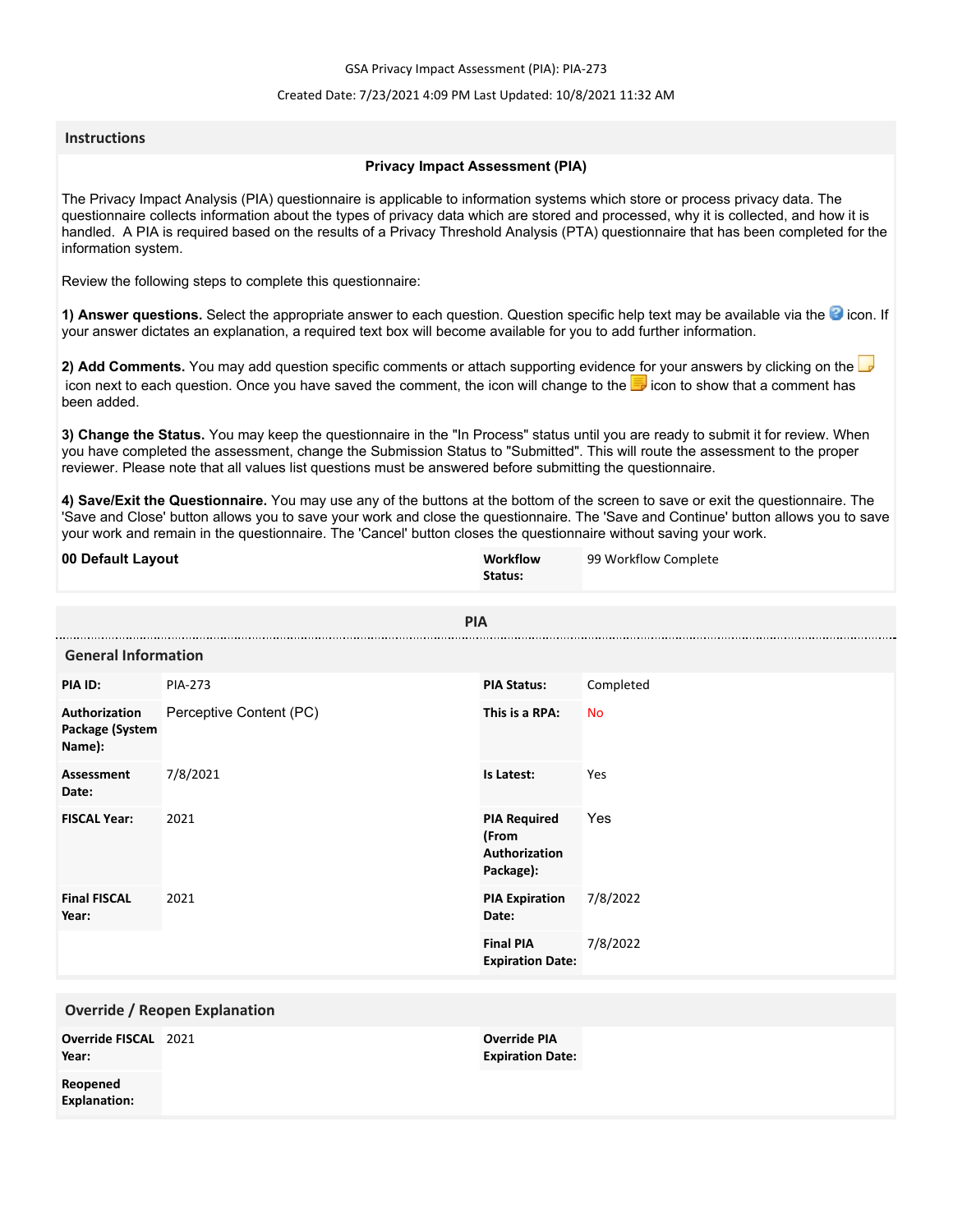| <b>Other Stakeholders</b>    |                                                                                                                                                              |      |                            |                                                                                                                                                                                                                                                                                                                                                                                                                                                                                                                                                                                                          |
|------------------------------|--------------------------------------------------------------------------------------------------------------------------------------------------------------|------|----------------------------|----------------------------------------------------------------------------------------------------------------------------------------------------------------------------------------------------------------------------------------------------------------------------------------------------------------------------------------------------------------------------------------------------------------------------------------------------------------------------------------------------------------------------------------------------------------------------------------------------------|
|                              | <b>Stakeholders (not in Approval Process)</b>                                                                                                                |      |                            |                                                                                                                                                                                                                                                                                                                                                                                                                                                                                                                                                                                                          |
| <b>System Owner</b><br>(SO): | Hanna, Jennifer L                                                                                                                                            |      | Authorization<br>Official: | DelNegro, Elizabeth F                                                                                                                                                                                                                                                                                                                                                                                                                                                                                                                                                                                    |
| <b>System Owner (eMail)</b>  |                                                                                                                                                              |      |                            |                                                                                                                                                                                                                                                                                                                                                                                                                                                                                                                                                                                                          |
| Name (Full)                  |                                                                                                                                                              |      |                            |                                                                                                                                                                                                                                                                                                                                                                                                                                                                                                                                                                                                          |
| Jennifer Hanna               |                                                                                                                                                              |      |                            |                                                                                                                                                                                                                                                                                                                                                                                                                                                                                                                                                                                                          |
|                              | <b>Authorization Official (eMail)</b>                                                                                                                        |      |                            |                                                                                                                                                                                                                                                                                                                                                                                                                                                                                                                                                                                                          |
| Name (Full)                  |                                                                                                                                                              |      |                            |                                                                                                                                                                                                                                                                                                                                                                                                                                                                                                                                                                                                          |
| Elizabeth Delnegro           |                                                                                                                                                              |      |                            |                                                                                                                                                                                                                                                                                                                                                                                                                                                                                                                                                                                                          |
| <b>PIA Overview</b>          |                                                                                                                                                              |      |                            |                                                                                                                                                                                                                                                                                                                                                                                                                                                                                                                                                                                                          |
|                              | A.System Name: A. System, Application, or Project Name:                                                                                                      |      |                            | Perceptive Content (PC)                                                                                                                                                                                                                                                                                                                                                                                                                                                                                                                                                                                  |
| <b>B.Includes:</b>           | B. System, application, or project includes information about:                                                                                               |      |                            | Perceptive Content EP2 (previously named<br>ImageNow), which is a product developed by<br>Hyland Software, is the subsystem within the<br>Ancillary Corporate Applications (ACA) at GSA.<br>Perceptive Content serves as the Office of the<br>Chief Financial Officer's (OCFO)<br>imaging/workflow solution. Perceptive Content<br>allows users in the Payroll Services Branch,<br>Accounts Payable and customer agencies to<br>annotate metadata to scanned images, and<br>search and view documents (i.e., invoices,<br>payroll, property records, deeds, transfers) that<br>have been scanned/stored. |
| <b>C.Categories:</b>         | C. For the categories listed above, how many records are there<br>for each?                                                                                  |      |                            | There are 4 million records in Perceptive<br>Content today. That number grows every day as<br>GSA scans additional records into the system<br>moving forward. Out of the 4 million records, the<br>documents are classified into 30 different<br>departments that use the system.                                                                                                                                                                                                                                                                                                                        |
| D.Data<br>Elements:          | D. System, application, or project includes these data elements:                                                                                             |      |                            | Perceptive Content which is a subsystem of<br>ACA at GSA captures the following information<br>on these individuals by storing images of<br>documents as well as extracting data from the<br>documents into metadata fields in the<br>Perceptive Content database which contains PII<br>(Gender, Birthdate, Marital Status, Employer<br>Identification Number, and Social Security<br>Number)                                                                                                                                                                                                            |
| Overview:                    |                                                                                                                                                              |      |                            |                                                                                                                                                                                                                                                                                                                                                                                                                                                                                                                                                                                                          |
| PIA-0.1:                     | Is this a new PIA or Recertification request?                                                                                                                |      |                            |                                                                                                                                                                                                                                                                                                                                                                                                                                                                                                                                                                                                          |
| PIA-0.<br>1Changes:          | If you are reviewing this for annual recertification, please confirm if Yes, there are changes<br>there are any changes in the system since last signed PIA? |      |                            |                                                                                                                                                                                                                                                                                                                                                                                                                                                                                                                                                                                                          |
| <b>Comments</b>              |                                                                                                                                                              |      |                            |                                                                                                                                                                                                                                                                                                                                                                                                                                                                                                                                                                                                          |
| <b>Question Name</b>         | Submitter                                                                                                                                                    | Date | Comment                    | Attachment                                                                                                                                                                                                                                                                                                                                                                                                                                                                                                                                                                                               |
|                              |                                                                                                                                                              |      |                            |                                                                                                                                                                                                                                                                                                                                                                                                                                                                                                                                                                                                          |

No Records Found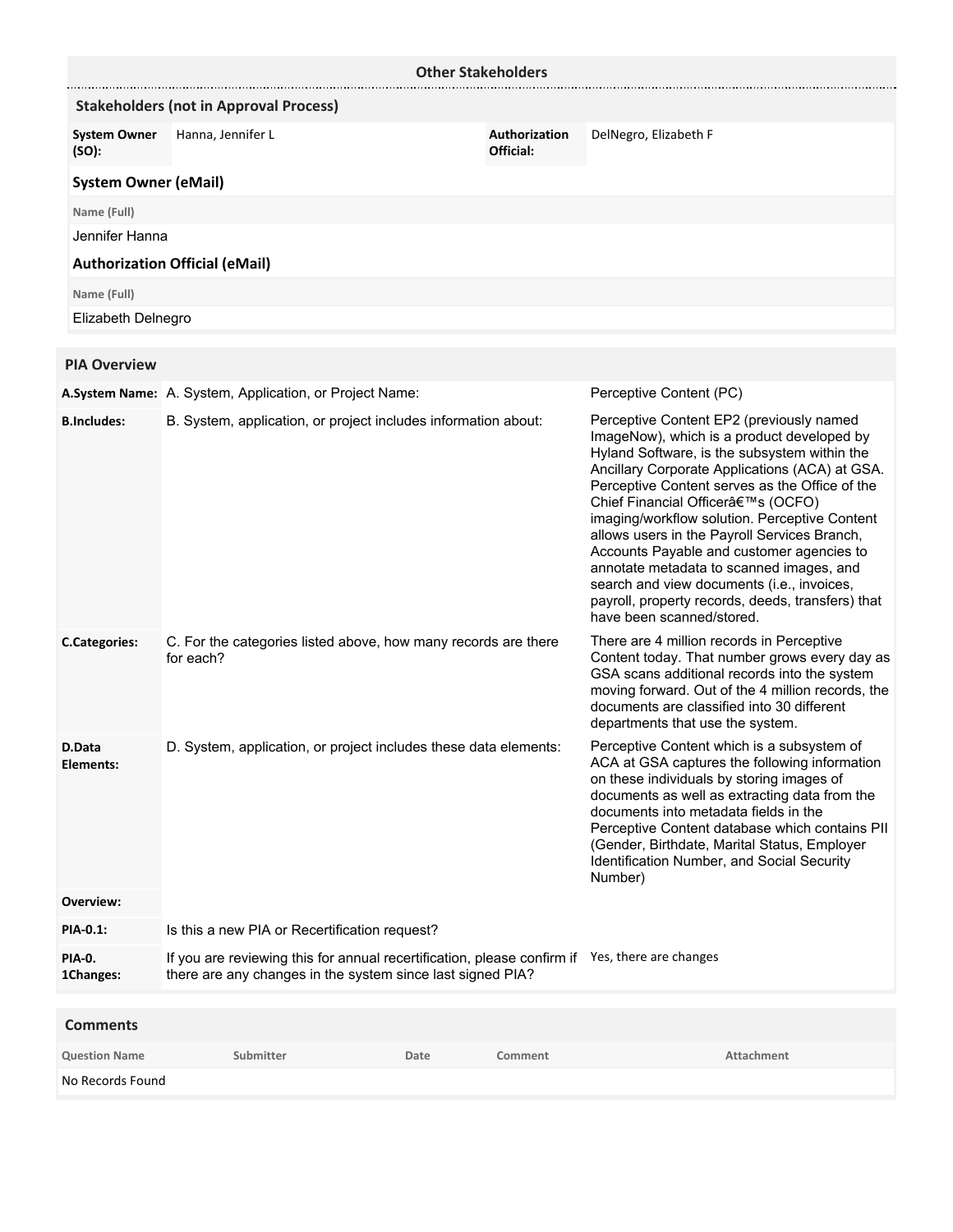# **1.0 Purpose of Collection**

| <b>PIA-1.1:</b>                                                              | What legal authority and/or agreements allow GSA to collect,<br>maintain, use, or disseminate the information?                            |                                                                   | 48 CFR 1232.7002 Invoice and Voucher review<br>and approval – provides for the collection of<br>invoices for contracts and the review of these by<br>the government. 5 CFR 792.204 - Agency<br>responsibilities; reporting requirement. Used by<br>the Child Subsidy Program for tracking the<br>utilization of funds. The images in Perceptive<br>Content are used for review and validation of<br>the database entries in the Child Subsidy<br>program. While an SSN may be collected as<br>part of the invoice data, it is not explicitly<br>required by the application. The employer<br>identification number is requested but if vendors<br>choose to use their SSN instead, they can enter<br>it.                                                               |
|------------------------------------------------------------------------------|-------------------------------------------------------------------------------------------------------------------------------------------|-------------------------------------------------------------------|------------------------------------------------------------------------------------------------------------------------------------------------------------------------------------------------------------------------------------------------------------------------------------------------------------------------------------------------------------------------------------------------------------------------------------------------------------------------------------------------------------------------------------------------------------------------------------------------------------------------------------------------------------------------------------------------------------------------------------------------------------------------|
| <b>PIA-1.2:</b>                                                              | Is the information searchable by a personal identifier, for example<br>a name or Social Security number?                                  |                                                                   | Yes                                                                                                                                                                                                                                                                                                                                                                                                                                                                                                                                                                                                                                                                                                                                                                    |
| PIA-1.2a:                                                                    | If so, what Privacy Act System of Records Notice(s) (SORN(s))<br>applies to the information being collected?                              |                                                                   | <b>Existing SORN applicable</b>                                                                                                                                                                                                                                                                                                                                                                                                                                                                                                                                                                                                                                                                                                                                        |
|                                                                              |                                                                                                                                           | PIA-1.2 System<br><b>Of Record</b><br><b>Notice (SORN)</b><br>CR: |                                                                                                                                                                                                                                                                                                                                                                                                                                                                                                                                                                                                                                                                                                                                                                        |
| PIA-1.2 System<br>of Records<br>Notice(s)<br>(Legacy Text):                  | What System of Records Notice(s) apply/applies to the<br>information?                                                                     |                                                                   | SORN GSA/PPFM-12                                                                                                                                                                                                                                                                                                                                                                                                                                                                                                                                                                                                                                                                                                                                                       |
| <b>PIA-1.2b:</b>                                                             | Explain why a SORN is not required.                                                                                                       |                                                                   | Perceptive Content includes individuals'<br>names or other unique identifiers in conjunction<br>with other data elements such as gender, birth<br>date, age, marital status, spouse and<br>dependents, home e-mail address, home<br>address, home phone number, health records,<br>Social Security Number, Employer Identification<br>Number (also known as a "tax identification<br>numberâ€), payroll deductions, banking<br>information, personal credit card information,<br>and similar personal information The Perceptive<br>Content system is referenced in SORN<br>GSA/PPFM-12 "Perceptive Content,â€<br>available at: FR Doc No: E9-19102, Federal<br>Register Volume 74, Number 152<br>(https://www.gpo.gov/fdsys/pkg/FR-2009-08-<br>10/html/E9-19102.htm). |
| <b>PIA-1.3:</b>                                                              | Has an information collection request (ICR) been submitted to or<br>approved by the Office of Management and Budget (OMB)?                |                                                                   | No                                                                                                                                                                                                                                                                                                                                                                                                                                                                                                                                                                                                                                                                                                                                                                     |
| <b>PIA-1.3</b><br><b>Information</b><br><b>Collection</b><br><b>Request:</b> | Provide the relevant names, OMB control numbers, and expiration<br>dates.                                                                 |                                                                   | There are no standard forms that collect data<br>from the public for this system. The data stored<br>in Perceptive Content are just scanned images<br>or documents provided and are not forms<br>subject to the Paperwork Reduction Act                                                                                                                                                                                                                                                                                                                                                                                                                                                                                                                                |
| <b>PIA-1.4:</b>                                                              | What is the records retention schedule for the information<br>system(s)? Explain how long and for what reason the information<br>is kept. |                                                                   | As stated in GSA PPFM-12, the data in<br>Perceptive Content will be stored indefinitely. At<br>a minimum NARA requires retention for at least<br>6 years after contracts expire for financial<br>management records.                                                                                                                                                                                                                                                                                                                                                                                                                                                                                                                                                   |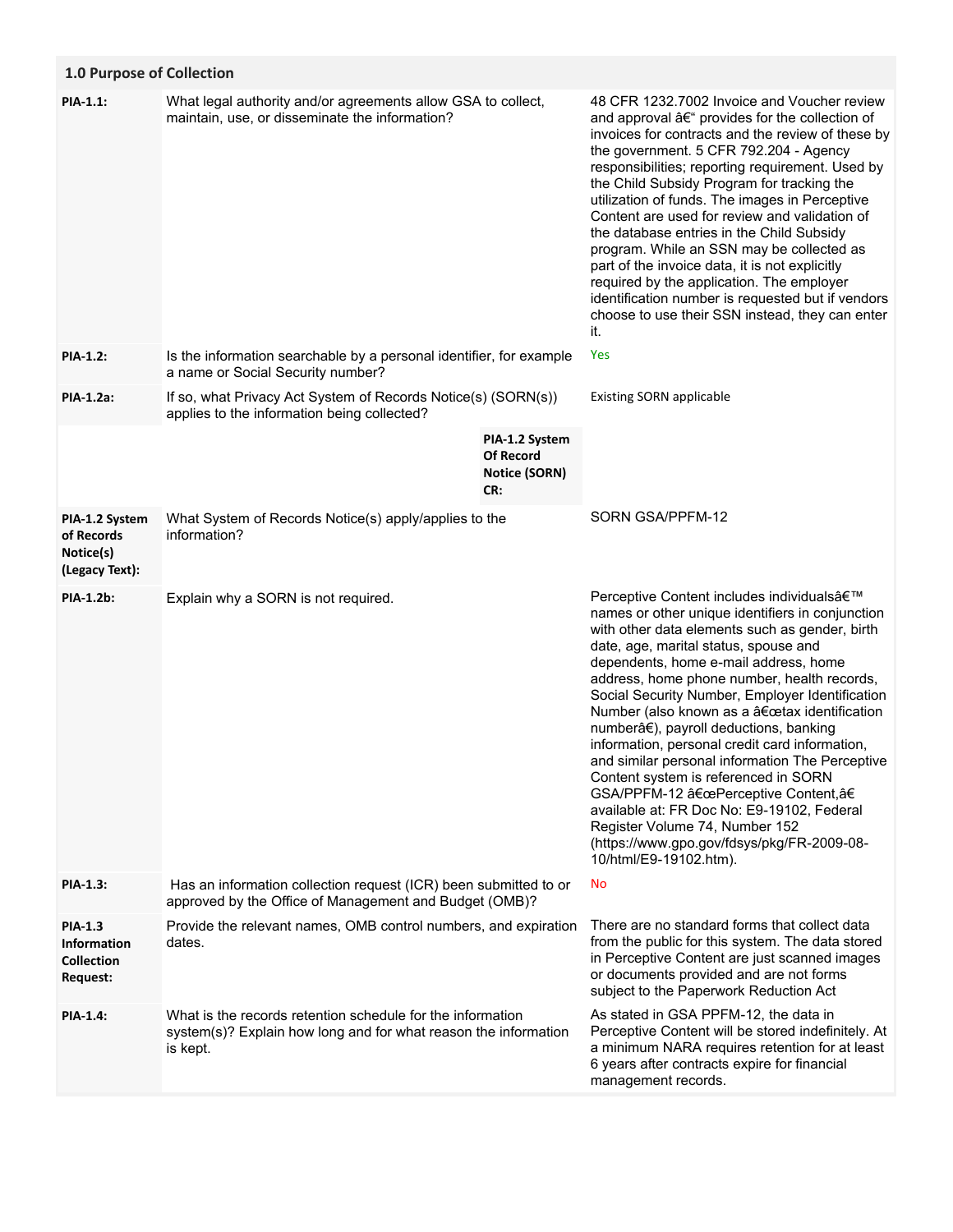### **2.0 Openness and Transparency**

Will individuals be given notice before the collection, maintenance, Yes use or dissemination and/or sharing of personal information about them? **PIA-2.1:**

**PIA-2. 1Explain:** If not, please explain.

### **3.0 Data Minimization**

| <b>PIA-3.1:</b>              | Why is the collection and use of the PII necessary to the project or<br>system?                | The use of PII is necessary to the Perceptive<br>Content subsystem because the subsystem<br>captures on individuals by storing images as<br>well as extracting data from the documents into<br>metadata fields in the Perceptive Content<br>database: employee by name or other unique<br>identifier gender, birth date, age, marital status,<br>spouse and dependents, home e-mail address,<br>home address, home phone number, cell phone<br>number, work phone number, health records,<br>Social Security Number (only captured in the<br>image, not in the database as described in<br>Section 2.2), Employer Identification Number,<br>payroll deductions, banking information,<br>personal credit card information,                                                                 |
|------------------------------|------------------------------------------------------------------------------------------------|-------------------------------------------------------------------------------------------------------------------------------------------------------------------------------------------------------------------------------------------------------------------------------------------------------------------------------------------------------------------------------------------------------------------------------------------------------------------------------------------------------------------------------------------------------------------------------------------------------------------------------------------------------------------------------------------------------------------------------------------------------------------------------------------|
| PIA-3.2:                     | Will the system, application, or project create or aggregate new<br>data about the individual? | No                                                                                                                                                                                                                                                                                                                                                                                                                                                                                                                                                                                                                                                                                                                                                                                        |
| <b>PIA-3.</b><br>2Explained: | If so, how will this data be maintained and used?                                              |                                                                                                                                                                                                                                                                                                                                                                                                                                                                                                                                                                                                                                                                                                                                                                                           |
| PIA-3.3:                     | What protections exist to protect the consolidated data and<br>prevent unauthorized access?    | Users request access to the system using<br>GSA's Enterprise Access Request System<br>(EARS). EARS forces the user to specify the<br>roles they are requesting. In Perceptive Content<br>the roles have pre-defined drawers that they<br>have access to. The request from the user is<br>approved by the supervisor and the Information<br>System Security Officer prior to a system<br>administrator adding the user into the role<br>requested. Approvals are only granted where<br>the employee has a need to access the<br>documents contained in the Perceptive Content<br>drawers. The roles define whether the user has<br>read-only or write privileges. The read/write<br>privileges may change for different drawers in<br>the system. The data is also encrypted in the<br>DB. |
| PIA-3.4:                     | Will the system monitor the public, GSA employees, or<br>contractors?                          | None                                                                                                                                                                                                                                                                                                                                                                                                                                                                                                                                                                                                                                                                                                                                                                                      |
|                              | PIA-3. 4Explain: Please elaborate as needed.                                                   | The system does no active monitoring of any<br>individuals outside the system.                                                                                                                                                                                                                                                                                                                                                                                                                                                                                                                                                                                                                                                                                                            |
| <b>PIA-3.5:</b>              | What kinds of report(s) can be produced on individuals?                                        | No reporting is completed that would include PII<br>information.                                                                                                                                                                                                                                                                                                                                                                                                                                                                                                                                                                                                                                                                                                                          |
| PIA-3.6:                     | Will the data included in any report(s) be de-identified?                                      | No                                                                                                                                                                                                                                                                                                                                                                                                                                                                                                                                                                                                                                                                                                                                                                                        |
| PIA-3. 6Explain:             | If so, what process(es) will be used to aggregate or de-identify the<br>data?                  |                                                                                                                                                                                                                                                                                                                                                                                                                                                                                                                                                                                                                                                                                                                                                                                           |
|                              | PIA-3.6Why Not: Why will the data not be de-identified?                                        | No reporting is completed that would include PII<br>information.                                                                                                                                                                                                                                                                                                                                                                                                                                                                                                                                                                                                                                                                                                                          |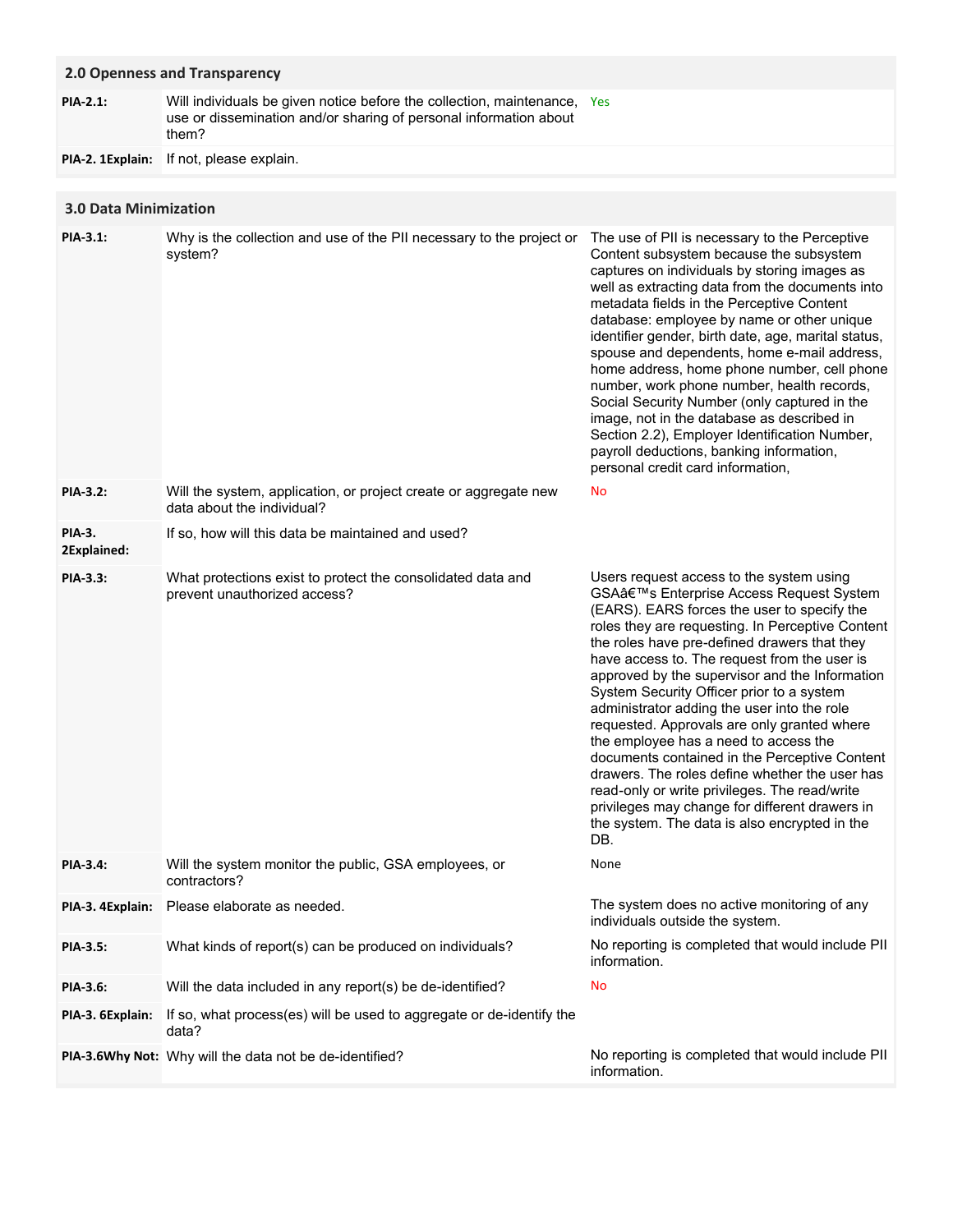| 4.0 Limits on Using and Sharing Information |                                                                                                                                                            |                                                                                                                                                        |  |  |
|---------------------------------------------|------------------------------------------------------------------------------------------------------------------------------------------------------------|--------------------------------------------------------------------------------------------------------------------------------------------------------|--|--|
| <b>PIA-4.1:</b>                             | Is the information in the system, application, or project limited to<br>only the information that is needed to carry out the purpose of the<br>collection? | <b>Yes</b>                                                                                                                                             |  |  |
| <b>PIA-4.2:</b>                             | Will GSA share any of the information with other individuals,<br>federal and/or state agencies, or private-sector organizations?                           |                                                                                                                                                        |  |  |
| PIA-4.2How:                                 | If so, how will GSA share the information?                                                                                                                 | Perceptive Content does not share any<br>information to any other Agencies outside of<br>GSA.                                                          |  |  |
| PIA-4.3:                                    | Is the information collected:                                                                                                                              | <b>From Another Source</b>                                                                                                                             |  |  |
| PIA-4.30ther<br>Source:                     | What is the other source(s)?                                                                                                                               | Perceptive Content extracts information from<br>internal applications that already store the data.<br>No information is collected from any individual. |  |  |
| <b>PIA-4.4:</b>                             | Will the system, application, or project interact with other systems,<br>applications, or projects, either within or outside of GSA?                       | <b>Yes</b>                                                                                                                                             |  |  |
| PIA-4.4Who<br>How:                          | If so, who and how?                                                                                                                                        | Perceptive Content interacts with internal<br>applications such as FEDPAY and Pegasys.                                                                 |  |  |
| PIA-4. 4Formal<br>Agreement:                | Is a formal agreement(s) in place?                                                                                                                         |                                                                                                                                                        |  |  |
| <b>PIA-4.4No</b><br>Agreement:              | Why is there not a formal agreement in place?                                                                                                              |                                                                                                                                                        |  |  |

### **5.0 Data Quality and Integrity**

| <b>PIA-5.1:</b> | How will the information collected, maintained, used, or<br>disseminated be verified for accuracy and completeness? | Perceptive content is not the system of record<br>and relies on the ancillary applications that it<br>interacts with in order to extract the information. |
|-----------------|---------------------------------------------------------------------------------------------------------------------|-----------------------------------------------------------------------------------------------------------------------------------------------------------|
|                 |                                                                                                                     | Perceptive Content does not complete any                                                                                                                  |
|                 |                                                                                                                     | additional validations on the data.                                                                                                                       |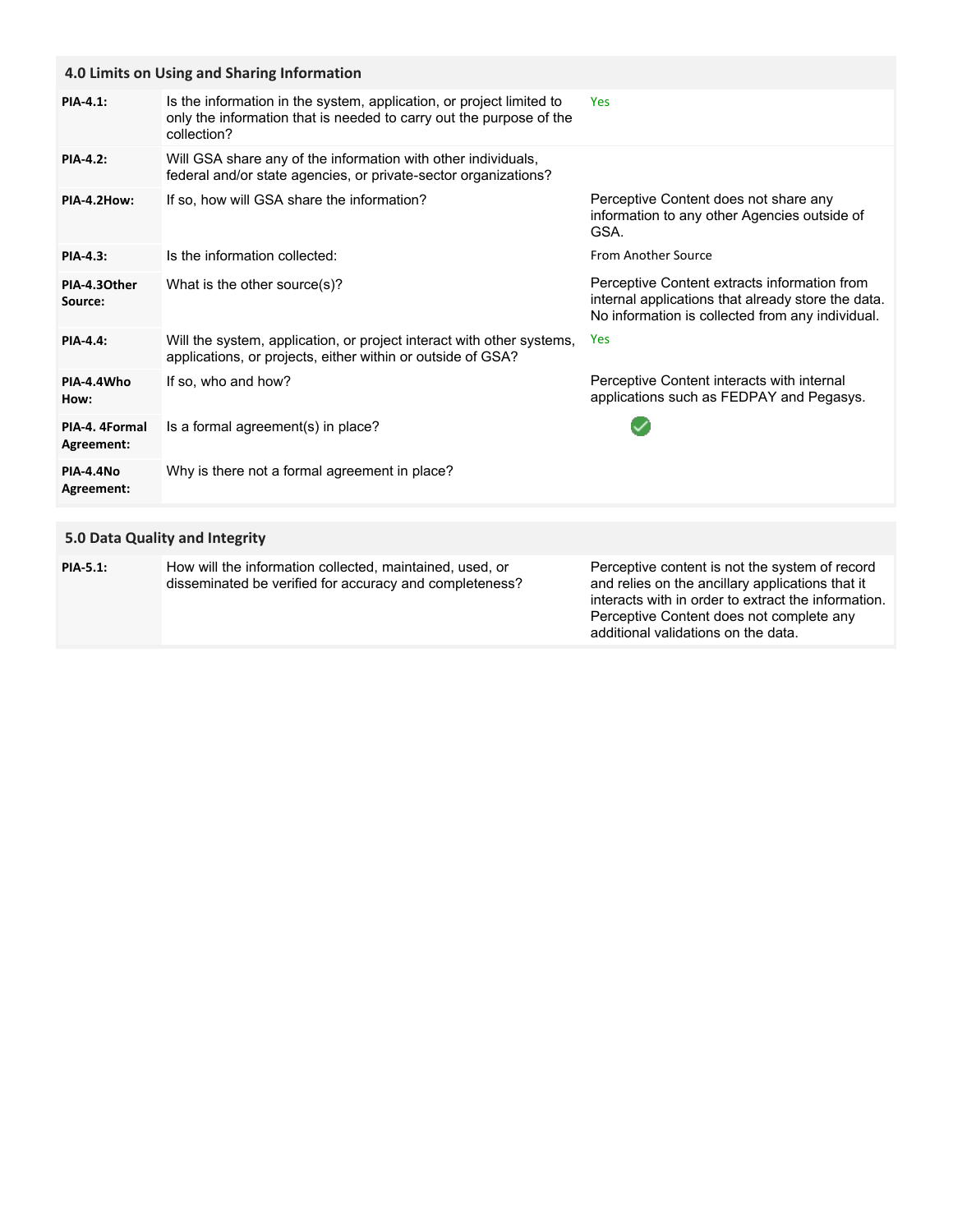## **6.0 Security**

| PIA-6.1a:       | Who or what will have access to the data in the system,<br>application, or project?                                        | Users request access to the system using<br>GSA's Enterprise Access Request System<br>(EARS). EARS forces the user to specify the<br>roles they are requesting. In Perceptive Content<br>the roles have pre-defined drawers that they<br>have access to. The request from the user is<br>approved by the supervisor and the Information<br>System Security Officer prior to a system<br>administrator adding the user into the role<br>requested. Approvals are only granted where<br>the employee has a need to access the<br>documents contained in the Perceptive Content<br>drawers. The roles define whether the user has<br>read-only or write privileges. The read/write<br>privileges may change for different drawers in<br>the system. The data is also encrypted in the<br>DB.                                                         |
|-----------------|----------------------------------------------------------------------------------------------------------------------------|---------------------------------------------------------------------------------------------------------------------------------------------------------------------------------------------------------------------------------------------------------------------------------------------------------------------------------------------------------------------------------------------------------------------------------------------------------------------------------------------------------------------------------------------------------------------------------------------------------------------------------------------------------------------------------------------------------------------------------------------------------------------------------------------------------------------------------------------------|
| PIA-6.1b:       | What is the authorization process to gain access?                                                                          | The request from the user is approved by the<br>supervisor and the Information System Security<br>Officer prior to a system administrator adding<br>the user into the role requested. Approvals are<br>only granted where the employee has a need to<br>access the documents contained in the<br>Perceptive Content drawers. The roles define<br>whether the user has read-only or write<br>privileges. The read/write privileges may change<br>for different drawers in the system. The data is<br>also encrypted in the DB.                                                                                                                                                                                                                                                                                                                     |
| PIA-6.2:        | Has a System Security Plan (SSP) been completed for the<br>Information System(s) supporting the project?                   | Yes                                                                                                                                                                                                                                                                                                                                                                                                                                                                                                                                                                                                                                                                                                                                                                                                                                               |
| PIA-6.2a:       | Enter the actual or expected ATO date from the associated<br>authorization package.                                        | 9/20/2017                                                                                                                                                                                                                                                                                                                                                                                                                                                                                                                                                                                                                                                                                                                                                                                                                                         |
| PIA-6.3:        | How will the system or application be secured from a physical,<br>technical, and managerial perspective?                   | Perceptive Content has the capability to log the<br>following activities with regard to which users<br>performed actions and the time of action: 1.<br>Documents viewed 2. Printed / Emailed /<br>Exported Documents 3. Modification of<br>document data 4. User access to both the<br>Perceptive Content system and documents.<br>Audit reviews are performed at the operating<br>system level on a frequent basis to identify any<br>anomalies of server-level activities. The<br>Perceptive Content application logs may be<br>reviewed if an incident occurs. The Perceptive<br>Content is encrypted. Data in transit is<br>encrypted. Only users that have gone through<br>the multi level auth are able to access the front<br>end of the system. Only admins with the<br>encrypted level USB auth tools are able to<br>access the servers. |
| <b>PIA-6.4:</b> | Are there mechanisms in place to identify and respond to<br>suspected or confirmed security incidents and breaches of PII? | <b>Yes</b>                                                                                                                                                                                                                                                                                                                                                                                                                                                                                                                                                                                                                                                                                                                                                                                                                                        |
| PIA-6.4What:    | What are they?                                                                                                             | Email alarms are sent when suspected audit<br>levels are breached.                                                                                                                                                                                                                                                                                                                                                                                                                                                                                                                                                                                                                                                                                                                                                                                |
|                 |                                                                                                                            |                                                                                                                                                                                                                                                                                                                                                                                                                                                                                                                                                                                                                                                                                                                                                                                                                                                   |